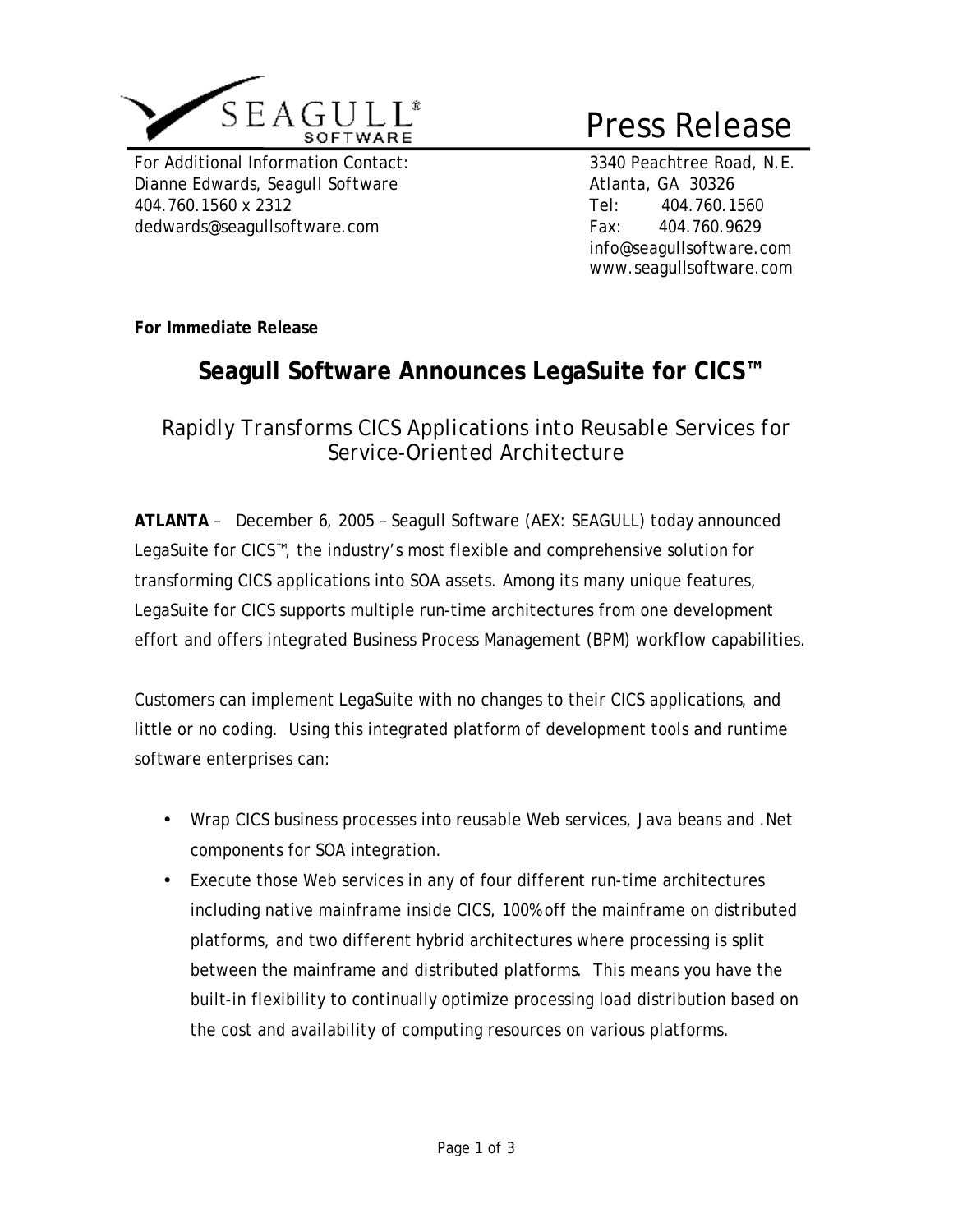- Replace 3270 green screens with Web or Windows user interfaces—implement rich UI's for traditional power users, and take transactions to the Web for selfservice channels.
- Model, execute and measure business processes that can include human and/or mainframe steps, as well as machine steps running on other platforms.

"Seagull Software's vision is to lead the market for high-performance mainframe integration, Web-enablement and business process management solutions that eliminate custom coding," said Don Addington, Seagull Software President and CEO. "Enterprise IT shops want to position themselves to quickly assemble new composite applications that incorporate reusable mainframe Web services, and LegaSuite for CICS makes that a reality today."

### **LegaSuite for CICS Fills Legacy Integration Gap for ESB and EAI**

LegaSuite for CICS works stand-alone, and is also used to fill the legacy integration gap in other middleware such as WebSphere, BEA WebLogic, WebMethods, BizTalk Server, NetWeaver, Oracle 10g, TIBCO, Cordys and SeeBeyond. LegaSuite for CICS exposes industry-standard interfaces that are easily consumed by these EAI and ESB technologies, and by other applications such as portals, CRM and SCM.

## **Includes Modeling Tools and Workflow Execution Engine**

LegaSuite for CICS includes modeling tools that business analysts and programmers can use to model services and business processes.

"LegaSuite for CICS is the first solution to incorporate tightly integrated business process modeling, orchestration, execution and measurement," commented Seagull Software vice president of product management Ardy Franssen. "When you combine SOA Web services with BPM, you get a powerful combination that really helps IT accelerate its response to business change."